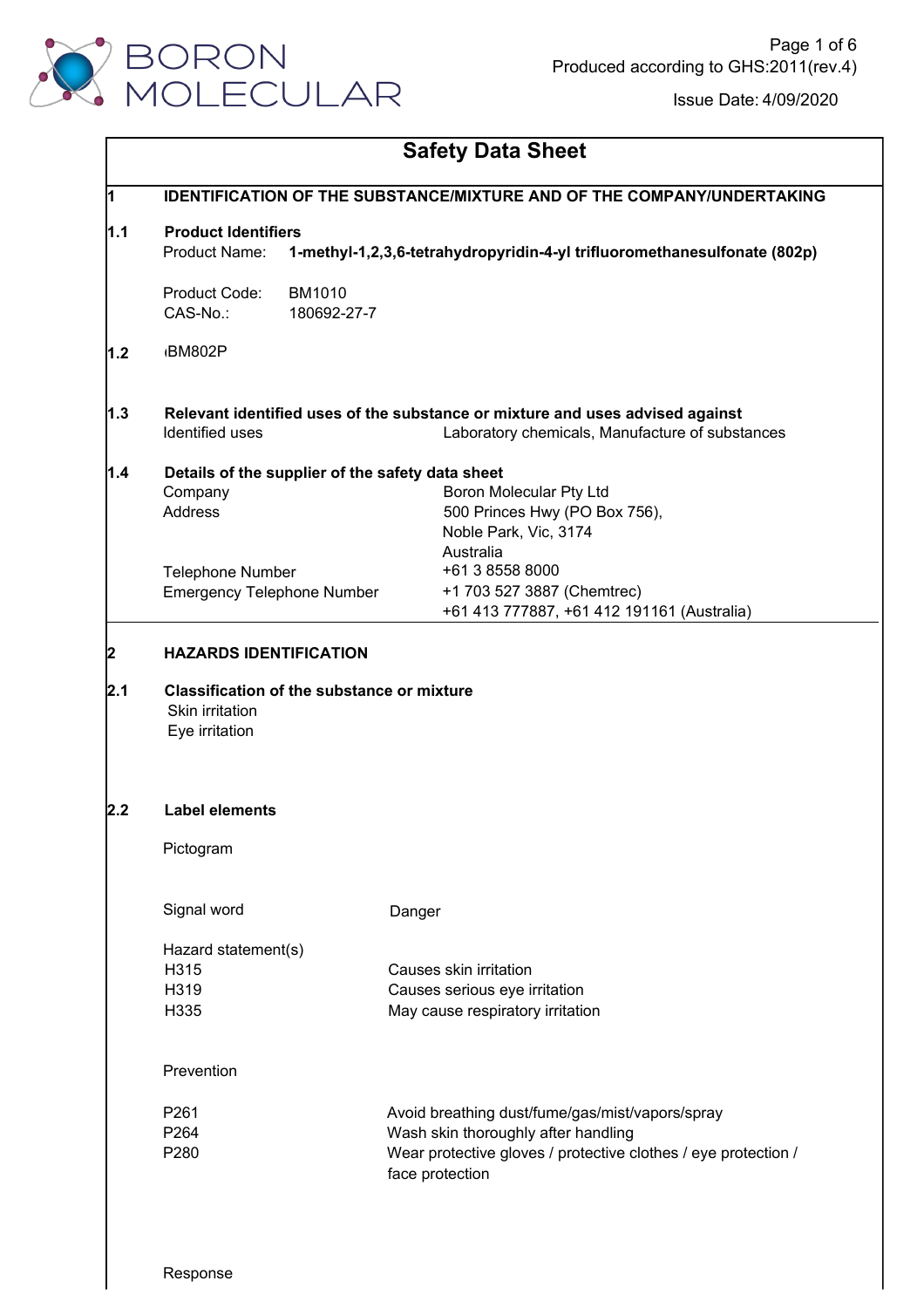

| P301+P310      | IF SWALLOWED Immediately call Poison Centre or Physician          |
|----------------|-------------------------------------------------------------------|
| P302+P352      | IF ON SKIN: Immediately flush skin with plenty of soap and water. |
| P305+P338+P351 | IF IN EYES: Immediately flush eyes with plenty of water for at    |
|                | least 20 minutes.                                                 |
| P333+P313      | If skin irritation or rash occurs: Get medical advice             |
| P337+P313      | If eye irritation persists: Get medical advice                    |
| P363           | Wash contaminated clothing before reuse                           |
|                |                                                                   |

# **2.3 Other hazards** - none

# **3 COMPOSITION/INFORMATION ON INGREDIENTS**

#### **3.1 Substances**

Synonyms

Formula Molecular weight 245.2200 amu CAS Number BM802P C7H10F3NO3S 245.2200 180692-27-7

≥97%

# **4 FIRST AID MEASURES**

Concentration

# ES<br>id measures<br>Show this sa **4.1 Description of first aid measures**

#### **General Advice**

Consult a Physician. Show this safety data sheet to the doctor in attendance.

#### **Ingestion**

If swallowed do not induce vomiting. If Victim is conscious, wash out mouth with copious amounts of water. Seek immediate medical assistance.

# **Eye**

Immediately flush eyes with plenty of water for at least 20 minutes while holding eyelids open.

# **Skin**

Immediately flush skin with plenty of water for at least 20 minutes while removing contaminated clothing and shoes. Dispose of contaminated clothing and shoes in compliance with all local, state and federal laws and regulations.

# **Inhalation**

Remove affected person to fresh air. If not breathing, give artificial respiration & seek immediate medical attention. If breathing is difficult, give oxygen.

#### **Chronic**

No specific information available on toxicity or the effects of overexposure

# **SEEK IMMEDIATE MEDICAL ASSISTANCE IN ALL CASES**

# **4.2 Most important symptoms and effects, both acute and delayed** To the best of our knowledge, the chemical, physical, and toxicological properties have not been thoroughly investigated.

**4.3 Indication of any immediate medical attention and special treatment needed.** No data available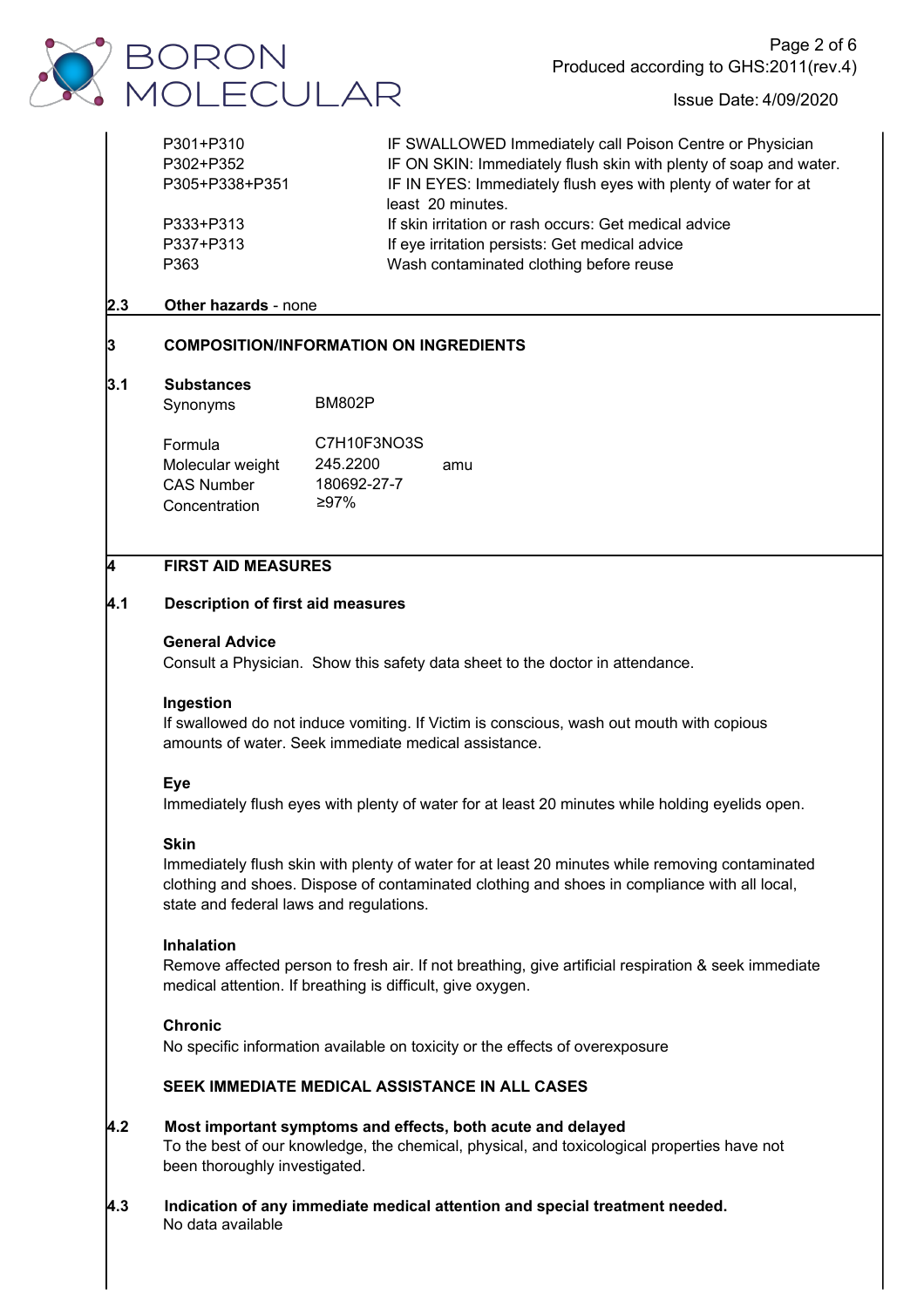

# **5 FIRE FIGHTING MEASURES 5.1 Extinguishing media** Suitable extinguishing media Foam / Carbon dioxide / Dry powder **5.2 Special hazards arising from the substance or mixture** Not Determined – May include carbon monoxide, carbon dioxide, boron oxides, Nitrous Oxides &/or organic fumes. **5.3 Advise for firefighters** Wear self contained breathing apparatus for fire fighting if necessary **5.4 Further information** No data available **6 ACCIDENTAL RELEASE MEASURES 6.1 Personal precautions, protective equipment and emergency procedures** Use personal protective equipment. Avoid dust formation. Avoid breathing dust, vapours, mist or gas. Ensure adequate ventilation. For respiratory protection, wear a NIOSH/MSHA approved dust mask or self contained breathing apparatus. **6.2 Environmental precautions** Do not let product enter drains. **6.3 Methods and materials for containment and cleaning up** Pickup and arrange disposal without creating dust. Keep in suitable, closed containers for disposal. **6.4 Reference to other sections** For disposal see section 13. **7 HANDLING AND STORAGE 7.1 Precautions for safe handling** Avoid contact with eyes, skin, and clothing. Wash thoroughly after handling. Keep container tightly closed. Do not breathe vapours or mist. Use only with adequate ventilation **7.2 Conditions for safe storage, including any incompatibilities** Handle and store in a DRY closed system, preferably under DRY nitrogen. Storage conditions: Refrigerate under nitrogen**7.3 Specific end uses** Apart from the uses mentioned in section 1.3, no other specific uses are stipulated. **8 EXPOSURE CONTROLS/PERSONAL PROTECTION 8.1 Control parameters** No data available

**8.2 Exposure controls**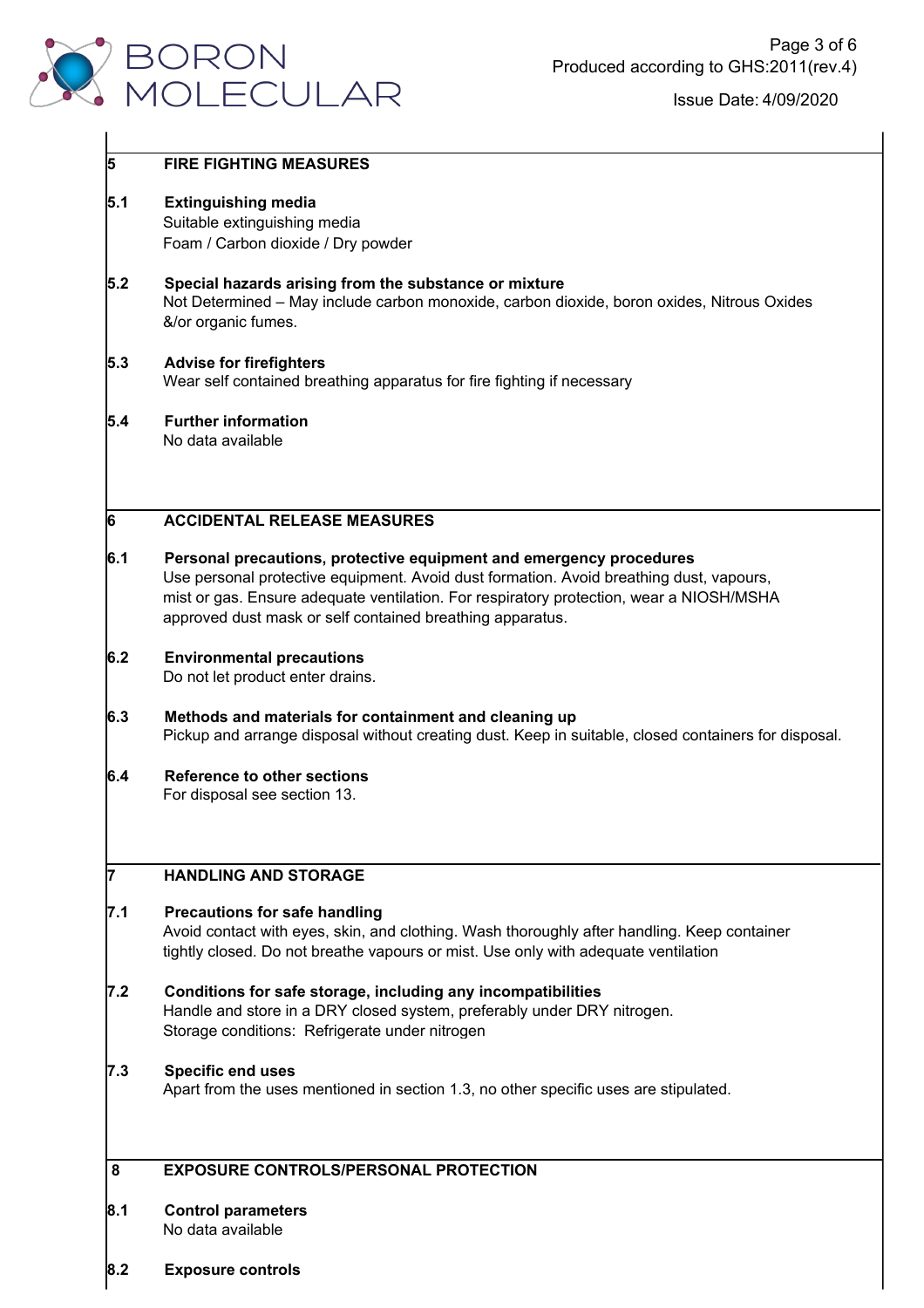

#### **Personal protective equipment**

**Eye/face protection** Safety glass with side shields

**Skin protection** Handle with chemical resistant gloves. Gloves must be inspected before use.

**Body protection** Impervious clothing

#### **Respiratory protection**

When inhalation of vapor or mist is possible, wear a NIOSH/MSHA approved dust mask or self-contained breathing apparatus with full face-piece operated in positive-pressure mode.

colourless to yellow liquid

Not Determined

#### **Engineering controls**

Eye wash and safety showers must be available and in good working order.

# **9 PHYSICAL AND CHEMICAL PROPERTIES**

### **9.1 Information on basic physical and chemical properties**

- a) Appearance (Color and Form)
- b) Odour Not Determined
- c) Odour Threshold Not Determined
- d) pH Not Determined
- e) Melting Point
- f) Boiling Point Not Determined
- g) Flashpoint
- h) Evaporation rate Not Determined
- i) Flammability **Not Determined**
- j) Upper/lower flammability or Not Determined explosive limits
- k) Vapour Pressure Not Determined
- l) Vapour density Not Determined
- m) Relative density **Not Determined**
- n) Water solubility Not Determined
- o) partition coefficient: Not Determined
- p) Autoignition temperature Not Determined
- q) Decomposition temperature Not Determined
- r) Viscosity **Viscosity** Viscosity **Not Determined**
- s) Explosive properties Not Determined
- t) Oxidizing properties Not Determined
- **9.2 Other safety information** No data available

# **10 STABILITY AND REACTIVITY**

**10.1 Reactivity**

Not Determined.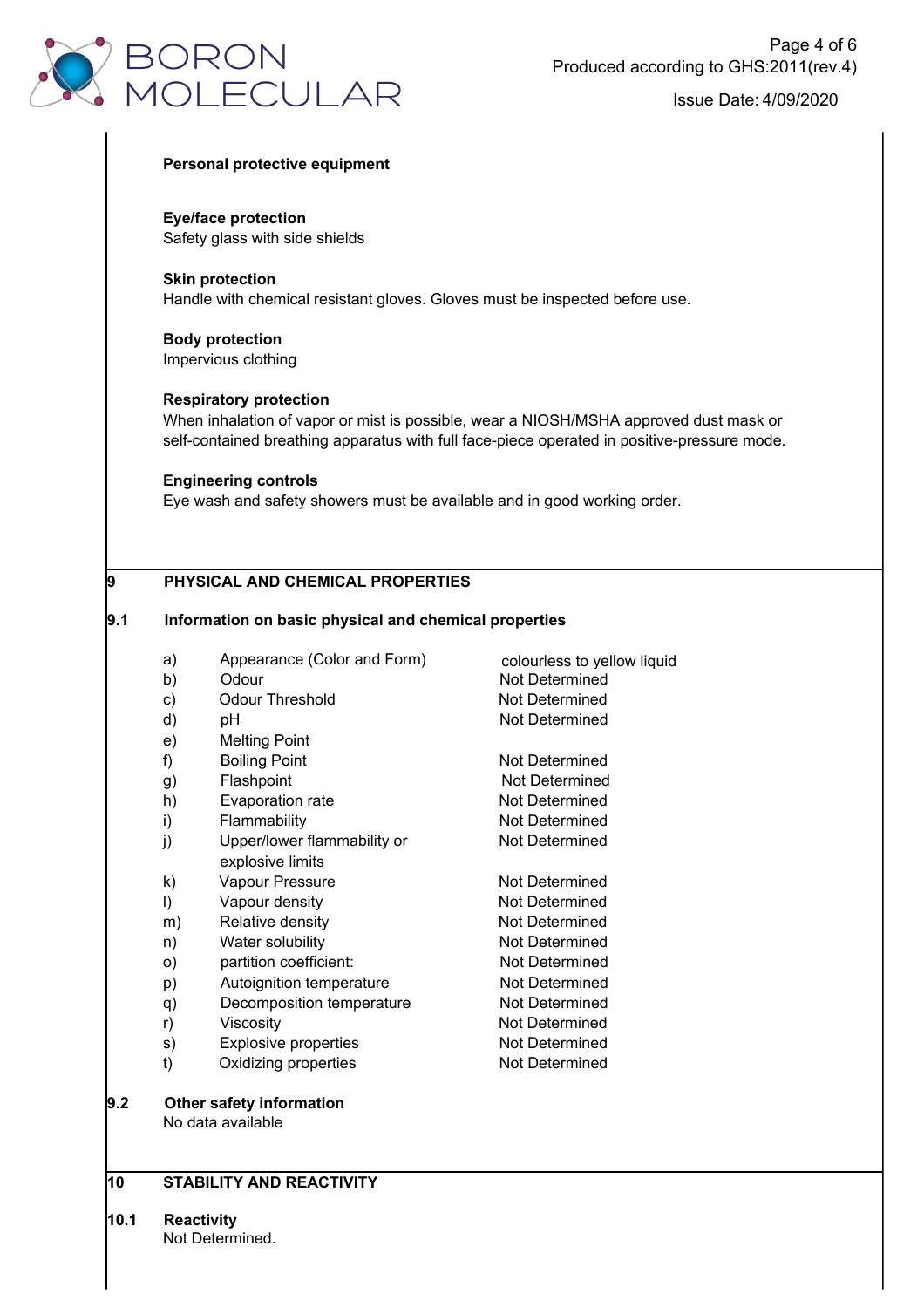

| 10.2                                         | <b>Chemical stability</b><br>Not Determined.                                                                                                                                                                                                                        |                         |                                                                                                                                                                                                                                                                                                                                                                                                     |                                    |                                                                                                                                                                                                                                                                        |                                                |  |  |  |
|----------------------------------------------|---------------------------------------------------------------------------------------------------------------------------------------------------------------------------------------------------------------------------------------------------------------------|-------------------------|-----------------------------------------------------------------------------------------------------------------------------------------------------------------------------------------------------------------------------------------------------------------------------------------------------------------------------------------------------------------------------------------------------|------------------------------------|------------------------------------------------------------------------------------------------------------------------------------------------------------------------------------------------------------------------------------------------------------------------|------------------------------------------------|--|--|--|
| 10.3                                         | Possibility of hazardous reactions<br>Not Determined - Not expected to occur.                                                                                                                                                                                       |                         |                                                                                                                                                                                                                                                                                                                                                                                                     |                                    |                                                                                                                                                                                                                                                                        |                                                |  |  |  |
| 10.4                                         | <b>Conditions to avoid</b><br>Keep away from heat, sparks, and flame.                                                                                                                                                                                               |                         |                                                                                                                                                                                                                                                                                                                                                                                                     |                                    |                                                                                                                                                                                                                                                                        |                                                |  |  |  |
| 10.5                                         | Incompatible materials<br><b>Strong Oxidisers</b>                                                                                                                                                                                                                   |                         |                                                                                                                                                                                                                                                                                                                                                                                                     |                                    |                                                                                                                                                                                                                                                                        |                                                |  |  |  |
| 10.6                                         | <b>Hazardous decomposition products</b><br>Not Determined - May include carbon monoxide, carbon dioxide, boron oxides, Nitrous Oxides<br>&/or organic fumes.                                                                                                        |                         |                                                                                                                                                                                                                                                                                                                                                                                                     |                                    |                                                                                                                                                                                                                                                                        |                                                |  |  |  |
| 11                                           |                                                                                                                                                                                                                                                                     |                         | <b>TOXICOLOGICAL INFORMATION</b>                                                                                                                                                                                                                                                                                                                                                                    |                                    |                                                                                                                                                                                                                                                                        |                                                |  |  |  |
| 11.1<br>Information on toxicological effects |                                                                                                                                                                                                                                                                     |                         |                                                                                                                                                                                                                                                                                                                                                                                                     |                                    |                                                                                                                                                                                                                                                                        |                                                |  |  |  |
| 12                                           | a)<br>b)<br>$\mathsf{c})$<br>d)<br>e)<br>f)<br>g)<br>h)<br>i)<br>j)<br>12.1<br>12.2<br>12.3<br>12.4<br>12.5                                                                                                                                                         | Toxicity<br>Persistence | Acute toxicity<br>Skin corrosion/irritation<br>Serious eye damage<br>Respiratory or skin sensitization<br>Germ cell mutagenicity<br>Carcinogenicity<br>Reproductive toxicity<br>Specific target organ toxicity<br>- single exposure<br>Specific target organ toxicity<br>- repeated exposure<br>Aspiration hazard<br><b>ECOLOGICAL INFORMATION</b><br>Bioaccumulative potential<br>Mobility in soil | Results of PBT and vPvB assessment | Not Determined.<br>Not Determined.<br>Not Determined.<br>Not Determined.<br>Not Determined.<br>Not Determined.<br>Not Determined.<br>Not Determined.<br>Not Determined.<br>Not Determined.<br>Not Determined.<br>Not Determined.<br>Not Determined.<br>Not Determined. | Inhalation - May cause respiratory irritation. |  |  |  |
|                                              | 12.6                                                                                                                                                                                                                                                                |                         | Other adverse effects                                                                                                                                                                                                                                                                                                                                                                               |                                    | Not Determined.                                                                                                                                                                                                                                                        |                                                |  |  |  |
| 13                                           | <b>DISPOSAL CONSIDERATIONS</b>                                                                                                                                                                                                                                      |                         |                                                                                                                                                                                                                                                                                                                                                                                                     |                                    |                                                                                                                                                                                                                                                                        |                                                |  |  |  |
| 13.1                                         | <b>Waste treatment methods</b><br>Contact a licensed professional waste disposal service to dispose of this material. Burn in a<br>chemical incinerator equipped with an afterburner and scrubber. Observe all federal, state &<br>local environmental regulations. |                         |                                                                                                                                                                                                                                                                                                                                                                                                     |                                    |                                                                                                                                                                                                                                                                        |                                                |  |  |  |
| 14<br>14.1                                   | <b>TRANSPORTATION INFORMATION</b><br><b>UN</b> number<br>ADR/RID:<br>IMDG:<br>IATA-DGR:<br>N/A<br>N/A<br>N/A                                                                                                                                                        |                         |                                                                                                                                                                                                                                                                                                                                                                                                     |                                    |                                                                                                                                                                                                                                                                        |                                                |  |  |  |
| 14.2                                         | ADR/RID:                                                                                                                                                                                                                                                            |                         | UN proper shipping name<br>Not Dangerous Goods                                                                                                                                                                                                                                                                                                                                                      |                                    |                                                                                                                                                                                                                                                                        |                                                |  |  |  |